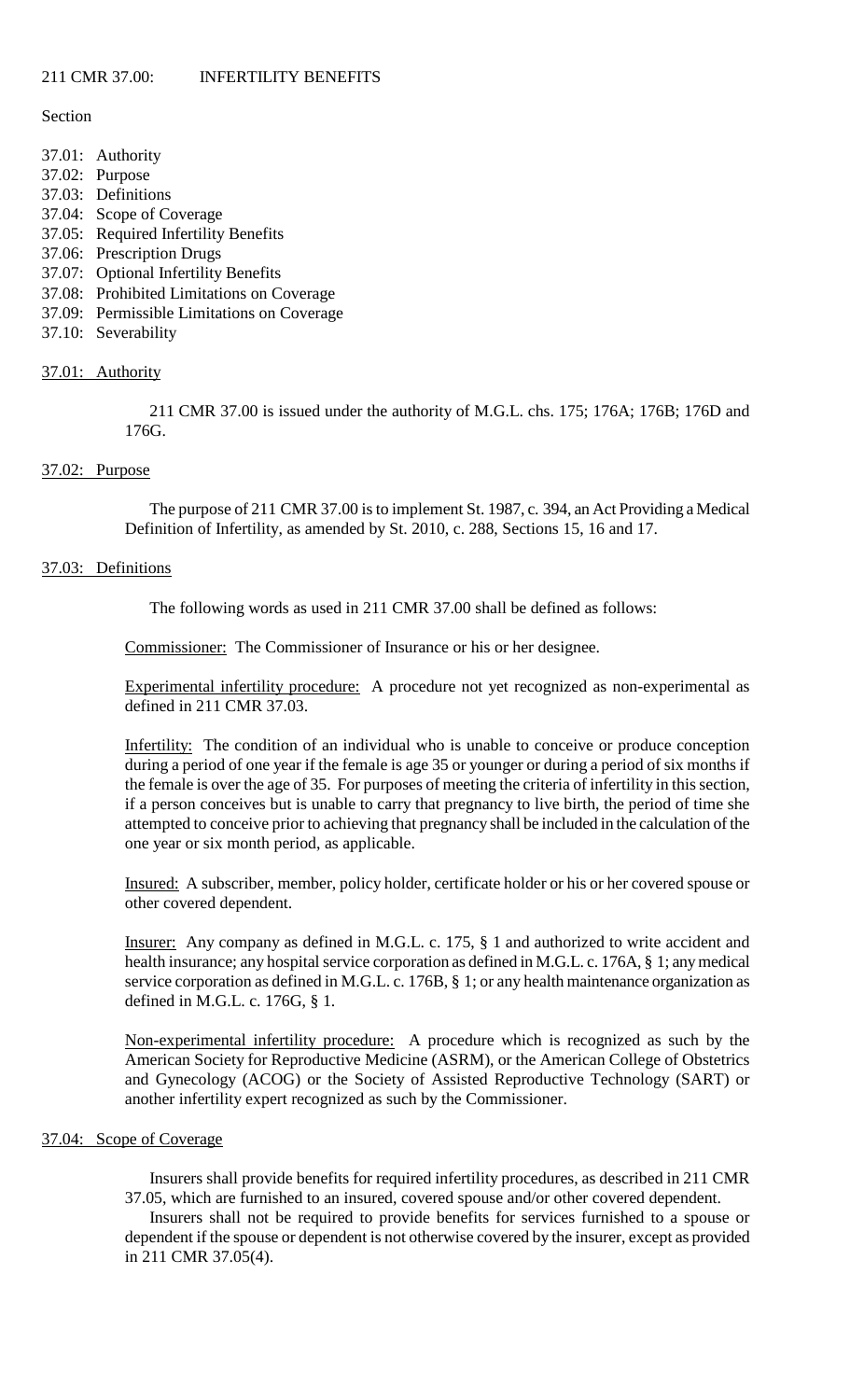Subject to any reasonable limitations as described in 211 CMR 37.09, insurers shall provide benefits for all non-experimental infertility procedures including, but not limited to:

- (1) Artificial Insemination (AI) and Intrauterine Insemination (IUI).
- (2) In Vitro Fertilization and Embryo Transfer (IVF-ET).
- (3) Gamete Intra fallopian Transfer (GIFT).
- (4) Sperm, egg and/or inseminated egg procurement and processing, and banking of sperm or inseminated eggs, to the extent such costs are not covered by the donor's insurer, if any.
- (5) Intracytoplasmic Sperm Injection (ICSI) for the treatment of male factor infertility.
- (6) Zygote Intrafallopian Transfer (ZIFT).
- (7) Assisted Hatching.
- (8) Cryopreservation of eggs.

#### 37.06: Prescription Drugs

Insurers shall not impose exclusions, limitations or other restrictions on coverage for infertility-related drugs that are different from those imposed on any other prescription drugs.

# 37.07: Optional Infertility Benefits

No insurer shall be required to provide benefits for:

(1) Any experimental infertility procedure, until the procedure becomes recognized as non-experimental;

- (2) Surrogacy;
- (3) Reversal of Voluntary Sterilization;

#### 37.08: Prohibited Limitations on Coverage

- (1) No insurer shall impose deductibles, copayments, coinsurance, benefit maximums, waiting periods or any other limitations on coverage for required infertility benefits which are different from those imposed upon benefits for services not related to infertility.
- (2) No insurer shall impose pre-existing condition exclusions or pre-existing condition waiting periods on coverage for required infertility benefits. No insurer shall use any prior diagnosis of or prior treatment for infertility as a basis for excluding, limiting or otherwise restricting the availability of coverage for required infertility benefits.
- (3) No insurer shall impose limitations on coverage based solely on arbitrary factors, including but not limited to number of attempts or dollar amounts.

#### 37.09: Permissible Limitations on Coverage

Limitations on coverage shall be based on clinical guidelines and the insured's medical history. Clinical guidelines shall be maintained in written form and shall be available to any insured upon request. Standards or guidelines developed by the American Society for Reproductive Medicine, the American College of Obstetrics and Gynecology or the Society for Assisted Reproductive Technology may serve as a basis for these clinical guidelines.